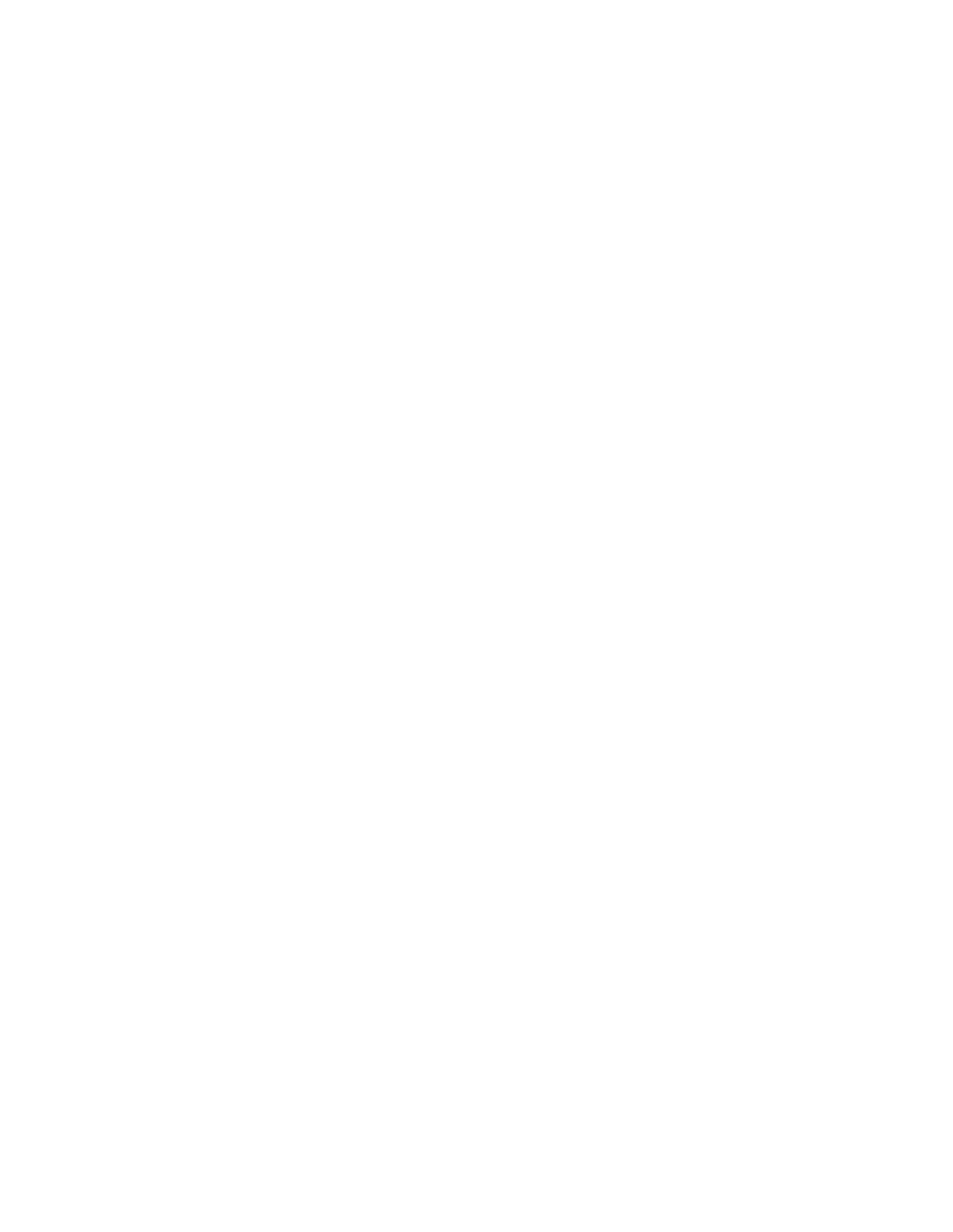Common Crow Natural Health, Inc. 200 Eastern Ave., Gloucester 01930

| (MO/DAY/YEAR)                                                                                                                                                    | (MIDDLE)<br>(FIRST) | (LAST)  |                                  |
|------------------------------------------------------------------------------------------------------------------------------------------------------------------|---------------------|---------|----------------------------------|
| Address (where we may rely on reaching you)                                                                                                                      |                     |         |                                  |
| (STREET)                                                                                                                                                         | (CITY)              | (STATE) | (ZIP)                            |
| E-MAIL we may use to reach you                                                                                                                                   |                     |         |                                  |
| Home phone_                                                                                                                                                      | Cell Phone          |         |                                  |
| What date can you start work? _______________________What wage do you require for adequate employment?                                                           |                     |         |                                  |
|                                                                                                                                                                  |                     |         | NO.                              |
|                                                                                                                                                                  |                     |         | NO                               |
| Federal law restricts work hours for anyone UNDER 16 years old. Do these rules apply to you?YES____                                                              |                     |         | N <sub>O</sub><br>N <sub>O</sub> |
| If you accept employment with Common Crow Natural Health, Inc. federal law requires that you provide documents establishing your identity and work authorization |                     |         |                                  |
| Some positions require you to drive our vehicle. Do you have a valid drivers' license?                                                                           |                     | YES NO  |                                  |
| Many of our jobs require moderate to heavy lifting between 20-50 pounds.                                                                                         |                     |         |                                  |
|                                                                                                                                                                  |                     |         |                                  |
|                                                                                                                                                                  |                     |         |                                  |

| <b>CHECK ROLES OF INTEREST:</b><br><b>GROCERY</b><br>Grocery<br>Data Receiver<br>Produce/Dairy/Meat<br><b>CUSTOMER SERVICE</b><br>Cashier<br><b>Health and Beauty</b>   | <b>FOOD SERVICE</b><br>Prep Cook<br><b>Dishwasher</b><br>Chef<br><b>Cafe Counter Service</b><br><b>Baking</b> | <b>EXPERIENCED IN:</b><br>__ Receiving<br>_ Supervising/ Management<br><b>Administrative Support</b><br>steaming milk/pulling shots<br>Merchandising<br><b>Training Staff</b> |  |  |  |
|-------------------------------------------------------------------------------------------------------------------------------------------------------------------------|---------------------------------------------------------------------------------------------------------------|-------------------------------------------------------------------------------------------------------------------------------------------------------------------------------|--|--|--|
| Direct customer service is also a requirement in most tasks, such as answering questions.<br><b>NO</b><br>YES.<br>If you need reasonable accommodation, please specify: |                                                                                                               |                                                                                                                                                                               |  |  |  |

\_\_\_\_\_\_\_\_\_\_\_\_\_\_\_\_\_\_\_\_\_\_\_\_\_\_\_\_\_\_\_\_\_\_\_\_\_\_\_\_\_\_\_\_\_\_\_\_\_\_\_\_\_\_\_\_\_\_\_\_\_\_\_\_\_\_\_\_\_\_\_\_\_\_\_\_\_\_\_\_\_\_\_\_\_\_\_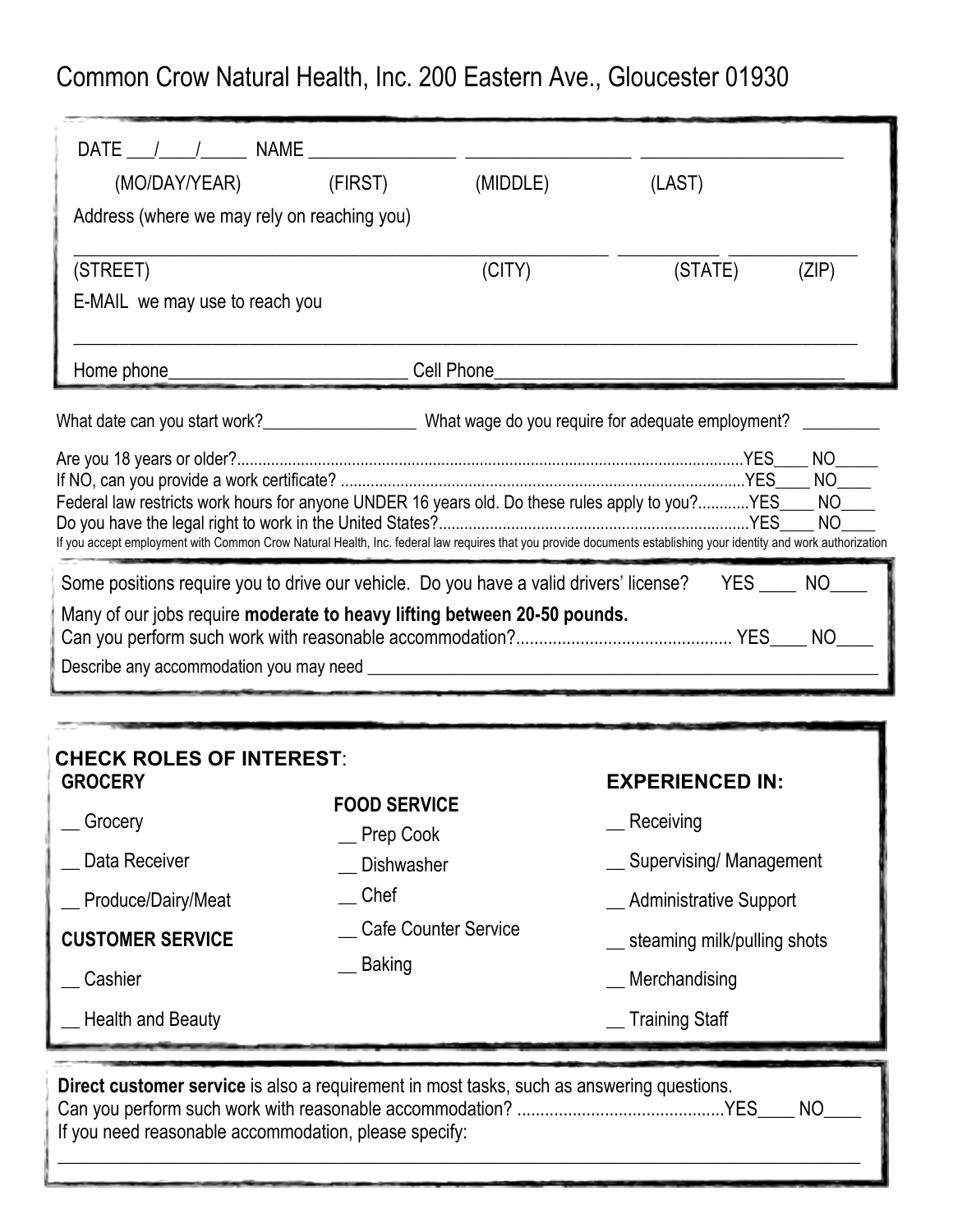## **SCHEDULE NEEDS**

Preferred number of days to work per week (2-5 days): Preferred shift length (circle # of hours): 4-6 or 6-8

Preferred number of hours per week (circle number of hours):  $10-16$  16-20 20 - 29 30-35 40

Common Crow **Natural** Health is a customer service driven business. Our customers' shopping habits decide the number of people we hire and the times they are scheduled to work. We hire both full-time and part-time employees. In general we seek those applicants with FULL AVAILABILITY.

FULL AVAILABILITY means that you are available to work any shift in the job you are hired for. Please indicate below your availability. LIMITING YOUR AVAILABILITY MAY AFFECT YOUR PROSPECT FOR BEING HIRED IN SOME POSITIONS. We only employ staff that are available when the business and our customers need them. Please note that this chart does not guarantee you any specific schedule in the event that you are hired.

| I can work                    | <b>MON</b> | <b>TUE</b> | <b>WED</b> | <b>THU</b> | <b>FRI</b> | <b>SAT</b> | <b>SUN</b> |
|-------------------------------|------------|------------|------------|------------|------------|------------|------------|
| Any 8 hr Shift<br>6 AM - 9 PM |            |            |            |            |            |            |            |
| <b>AM ONLY</b><br>6 AM - 3PM  |            |            |            |            |            |            |            |
| <b>PM ONLY</b><br>12-9 PM     |            |            |            |            |            |            |            |
| Other<br>describe             |            |            |            |            |            |            |            |
| <b>NOT AVAIL</b>              |            |            |            |            |            |            |            |

Describe the best job you've ever had. What did you like about it?

| How can you help the customers at Common Crow Natural Health?                                                                                                                                       |  |  |  |  |  |  |
|-----------------------------------------------------------------------------------------------------------------------------------------------------------------------------------------------------|--|--|--|--|--|--|
|                                                                                                                                                                                                     |  |  |  |  |  |  |
|                                                                                                                                                                                                     |  |  |  |  |  |  |
| MILITARY SERVICE? TYES NO From to Rank                                                                                                                                                              |  |  |  |  |  |  |
| Present Military Affiliation ______ None ____Reserve(Active) ____Reserve (Inactive)                                                                                                                 |  |  |  |  |  |  |
| LANGUAGES you speak/ understand: English __Italian __French __Portuguese __ Spanish __Greek<br>______ Other___________________________Proficiency level/education__________________________________ |  |  |  |  |  |  |

\_\_\_\_\_\_\_\_\_\_\_\_\_\_\_\_\_\_\_\_\_\_\_\_\_\_\_\_\_\_\_\_\_\_\_\_\_\_\_\_\_\_\_\_\_\_\_\_\_\_\_\_\_\_\_\_\_\_\_\_\_\_\_\_\_\_\_\_\_\_\_\_\_\_\_\_\_\_\_\_\_\_\_\_\_\_\_\_\_\_ \_\_\_\_\_\_\_\_\_\_\_\_\_\_\_\_\_\_\_\_\_\_\_\_\_\_\_\_\_\_\_\_\_\_\_\_\_\_\_\_\_\_\_\_\_\_\_\_\_\_\_\_\_\_\_\_\_\_\_\_\_\_\_\_\_\_\_\_\_\_\_\_\_\_\_\_\_\_\_\_\_\_\_\_\_\_\_\_\_\_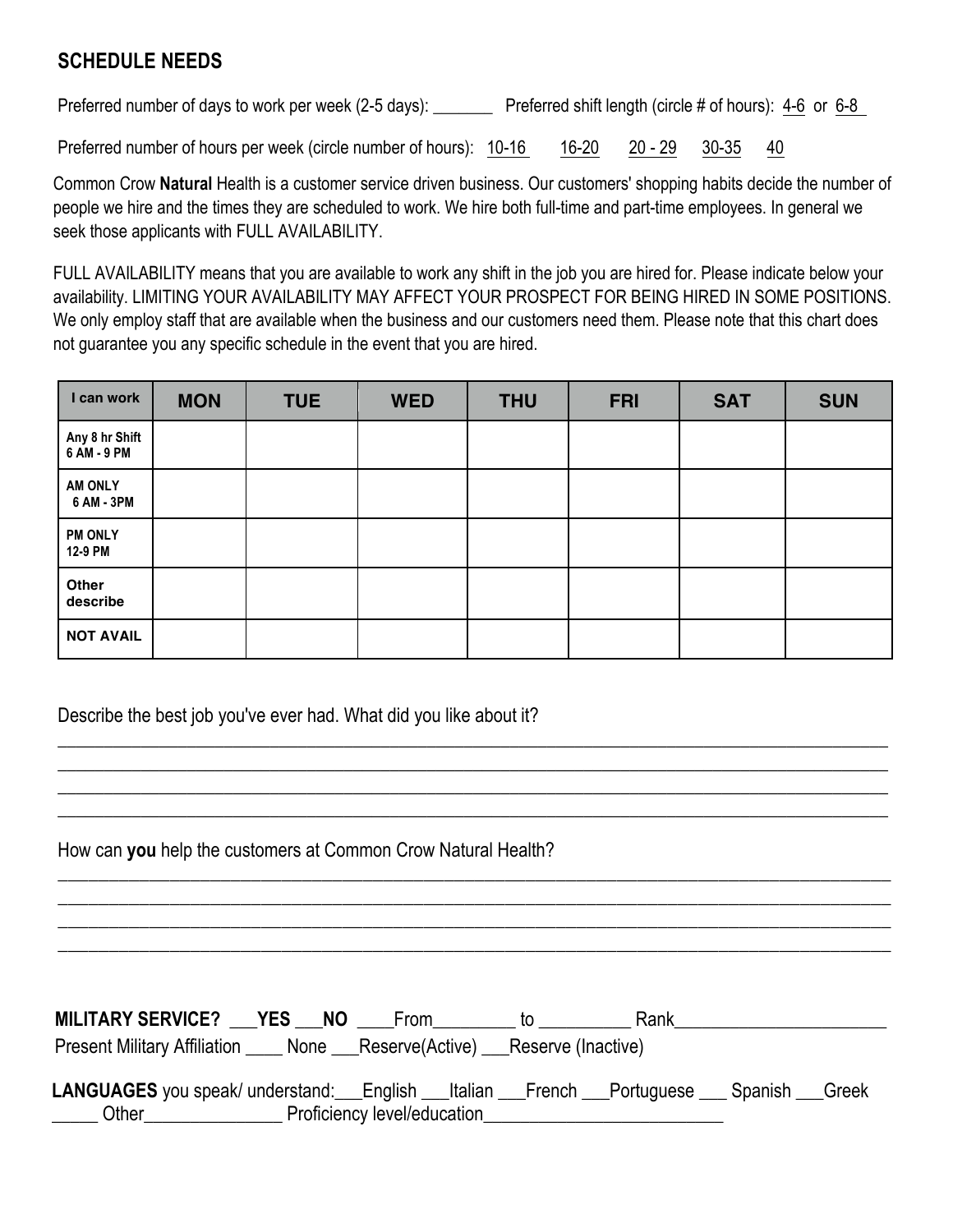| <b>EDUCATION</b>      | <b>Name of School</b> | <b>Years</b><br><b>Attended</b> | <b>Graduated?</b><br>Y/N | <b>Subjects</b> |
|-----------------------|-----------------------|---------------------------------|--------------------------|-----------------|
| <b>High School</b>    |                       |                                 |                          |                 |
| <b>GED</b>            |                       |                                 |                          |                 |
| College               |                       |                                 |                          |                 |
| Post-Graduate         |                       |                                 |                          |                 |
| <b>Other Training</b> |                       |                                 |                          |                 |
|                       |                       |                                 |                          |                 |

| Future plans for educational advancement:                                                   |
|---------------------------------------------------------------------------------------------|
| Special Skills not related to this job                                                      |
| Activities you enjoy (what you do for relaxation & fun)                                     |
| Computer and other equipment skills (Accounting calculator, scanners, cash register, etc.)  |
| Do you own or have an interest in another business? Please describe                         |
| Describe any experience you have had in the specific field of the job you are applying for: |
|                                                                                             |
|                                                                                             |

What is your personal food philosophy? (Your own idea of the best way to eat)

<u> 1989 - Johann John Stein, markin fan it ferstjer fan it ferstjer fan it ferstjer fan it ferstjer fan it fers</u>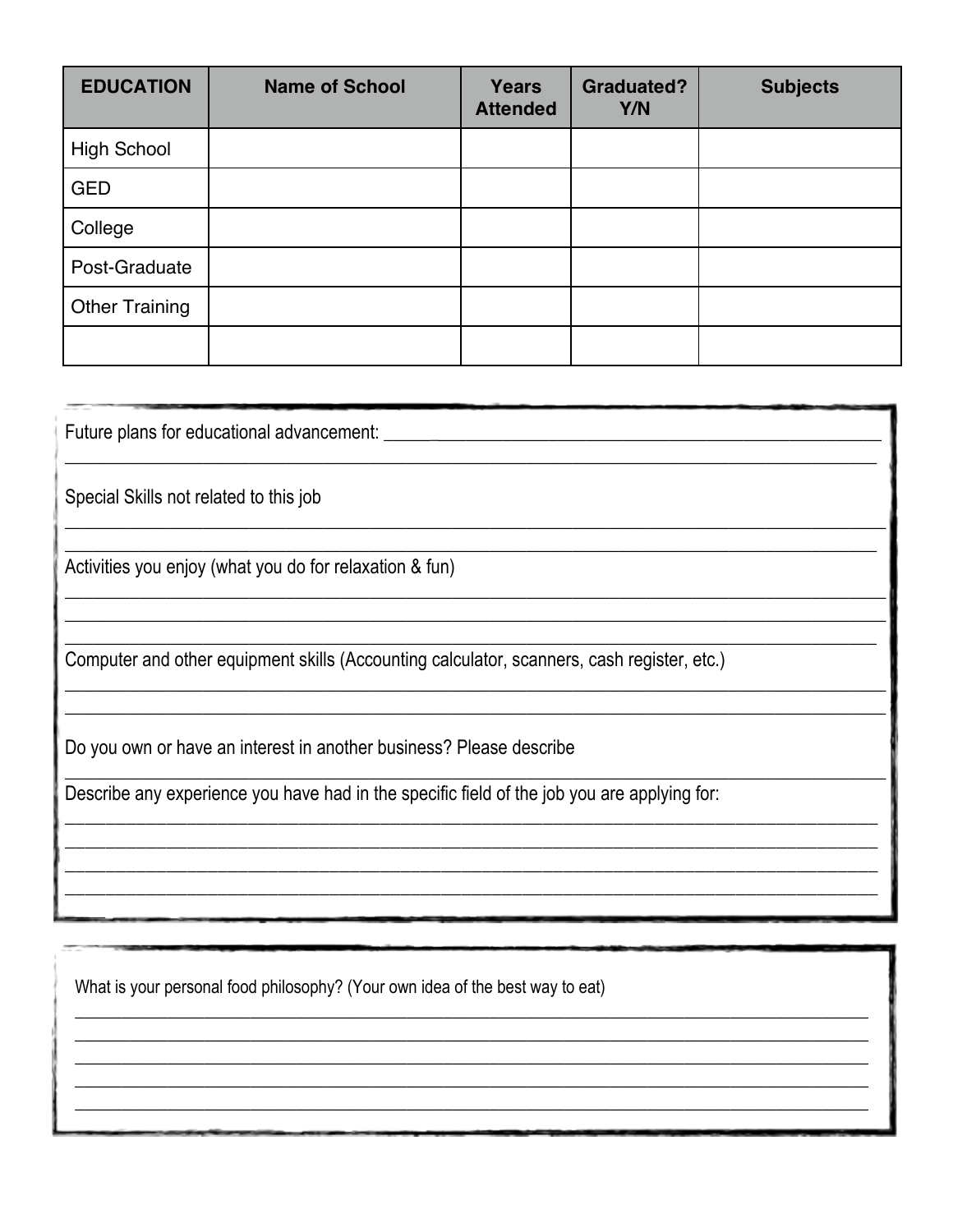### WORK HISTORY: List your last three employers. Use additional pages if needed. Include volunteer activities and self-employment. We verify every reference.

Explain any absences from employment in the last 5 years which lasted more than one month

## **WORK REFERENCES: We verify all references.**

| Years Acquainted_______________________________ |
|-------------------------------------------------|
|                                                 |
|                                                 |
|                                                 |
|                                                 |